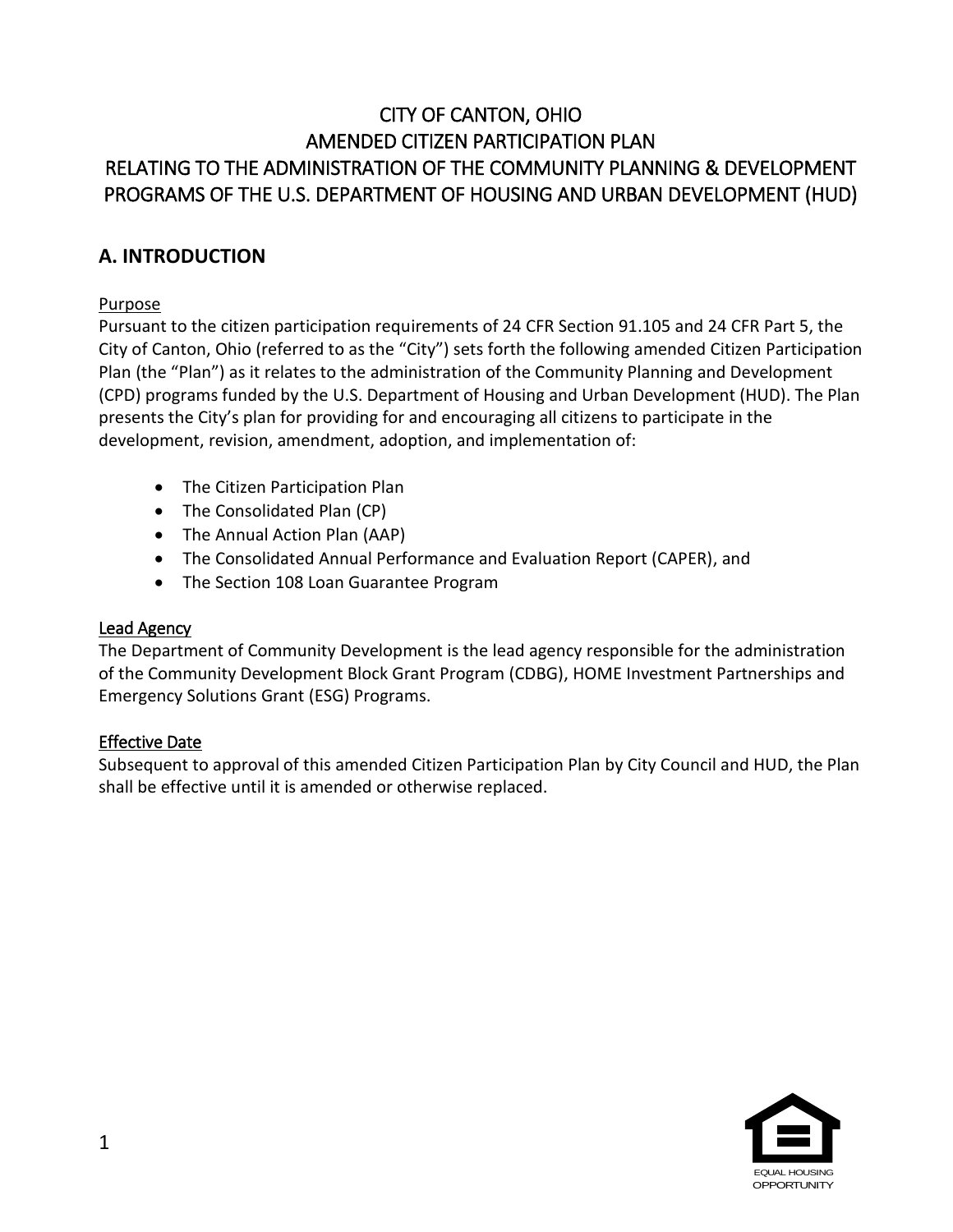# **B. THE CITIZEN PARTICIPATION PLAN**

## Amendments to the Approved Citizen Participation Plan

The City shall follow the following procedure to amend its approved Citizen Participation Plan (CPP), as needed.

## a. Amendment Considerations

The City will amend the Plan, as necessary, to ensure adequate engagement and involvement of the public in making decisions related to its HUD programs. Substantial amendments to the Citizen Participation Plan may be required should a provision of the Plan be found by the City to conflict with HUD regulations, or when changes in HUD regulations occur, or based on current HUD guidance. Edits to the Plan that only include updated contact information or editorial changes for clarity will not be released for public review and comment.

## b. Draft Amended Plan Review

Whenever possible, the draft Amended Plan will be made available for public review for a 15-day period prior to City Council consideration and adoption, and may be done concurrently with the public review and comment process for the Consolidated Plan. Copies of the draft Amended Plan will be made available for review at the following locations:

- Department of Development, 218 Cleveland Ave SW, 5<sup>th</sup> Floor, Canton, Ohio, 44702
- City of Canton website: www.cantonohio.gov/development

#### In the Event of a Disaster

In the event of a local, state or federally declared disaster where program funds covered by this Plan may be expended to carry out eligible activities to address the City's disaster response, the City's requirements under this Plan will be streamlined to include:

- The public display and comment period to amend the CPP will be in accordance with Guidance released by HUD.
- During the public comment period, the Revised CPP will be presented to City Council for consideration and formal action.
- The Revised CPP will be submitted to HUD upon City Council approval.

#### c. Comments Received on Draft Amended Plan

Written comments will be accepted by the City Contact Person, or a designee, during the public review period.

#### d. Public Hearing

The City will conduct a public review period and accept public comments on the draft Amended Plan prior to its approval and submittal to HUD. This public hearing may be held concurrently with the public hearing held in conjunction with the Consolidated Plan and/or Annual Action Plan.

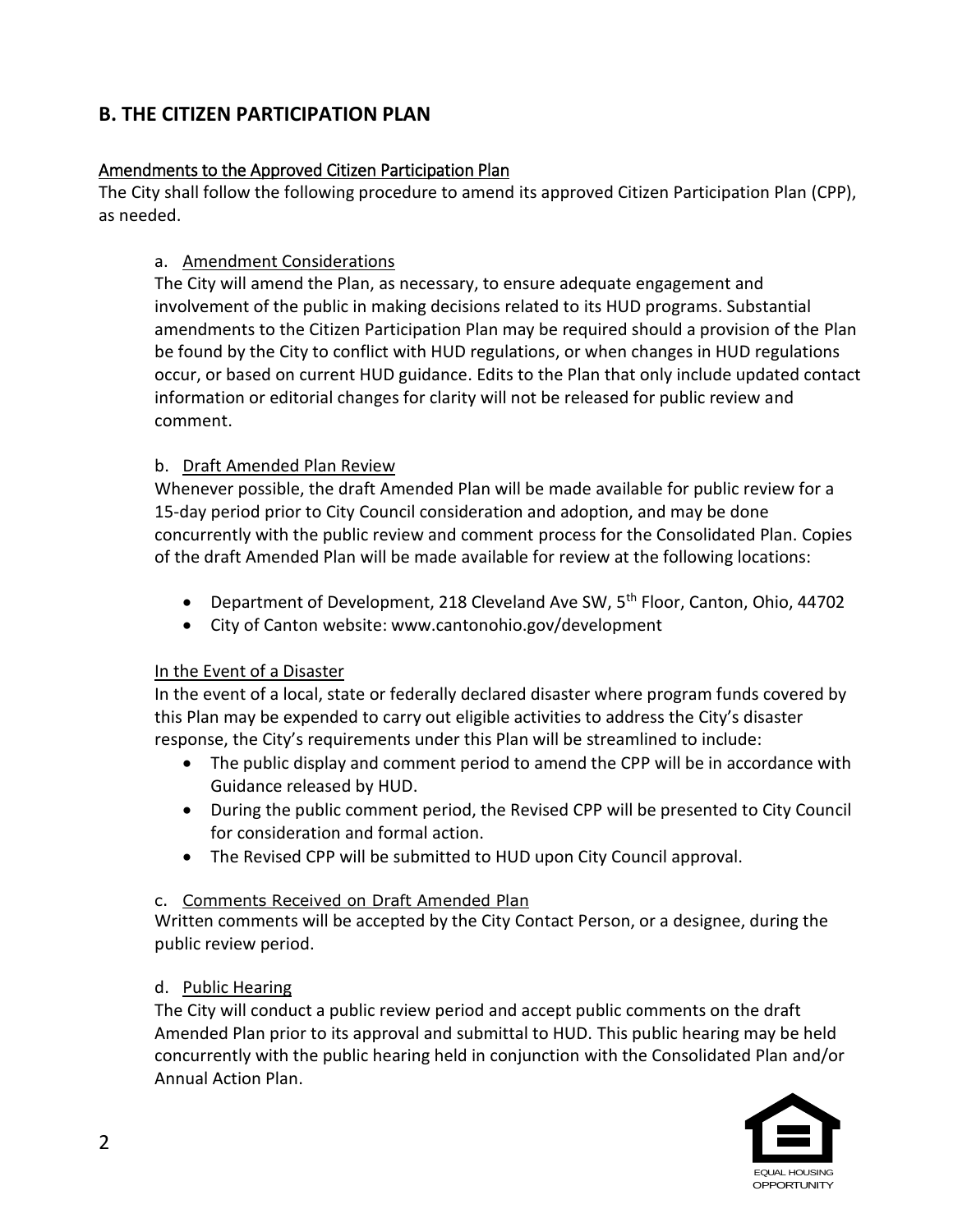#### e. City Council Action

During the public comment period, the Plan will be presented to City Council for consideration and formal action.

#### f. Submission to HUD

A copy of the Amended Citizen Participation Plan, including a summary of all written comments and those received during the public review period, as well as the City's responses and proof of compliance with the public review and comment period requirement, will be submitted to HUD. A summary of any comments or views not accepted and the reasons therefore shall be supplied to HUD as well.

#### Plan Access

The approved Amended Citizen Participation Plan will be kept on file at the Department of Development, 218 Cleveland Ave SW, 5<sup>th</sup> Floor, Canton, Ohio 44702.

The plan can be accessed online at: www.cantonohio.gov/development.

Hard copies can be made available to those requesting the approved Amended Plan by contacting the City Contact Person, or a designee.

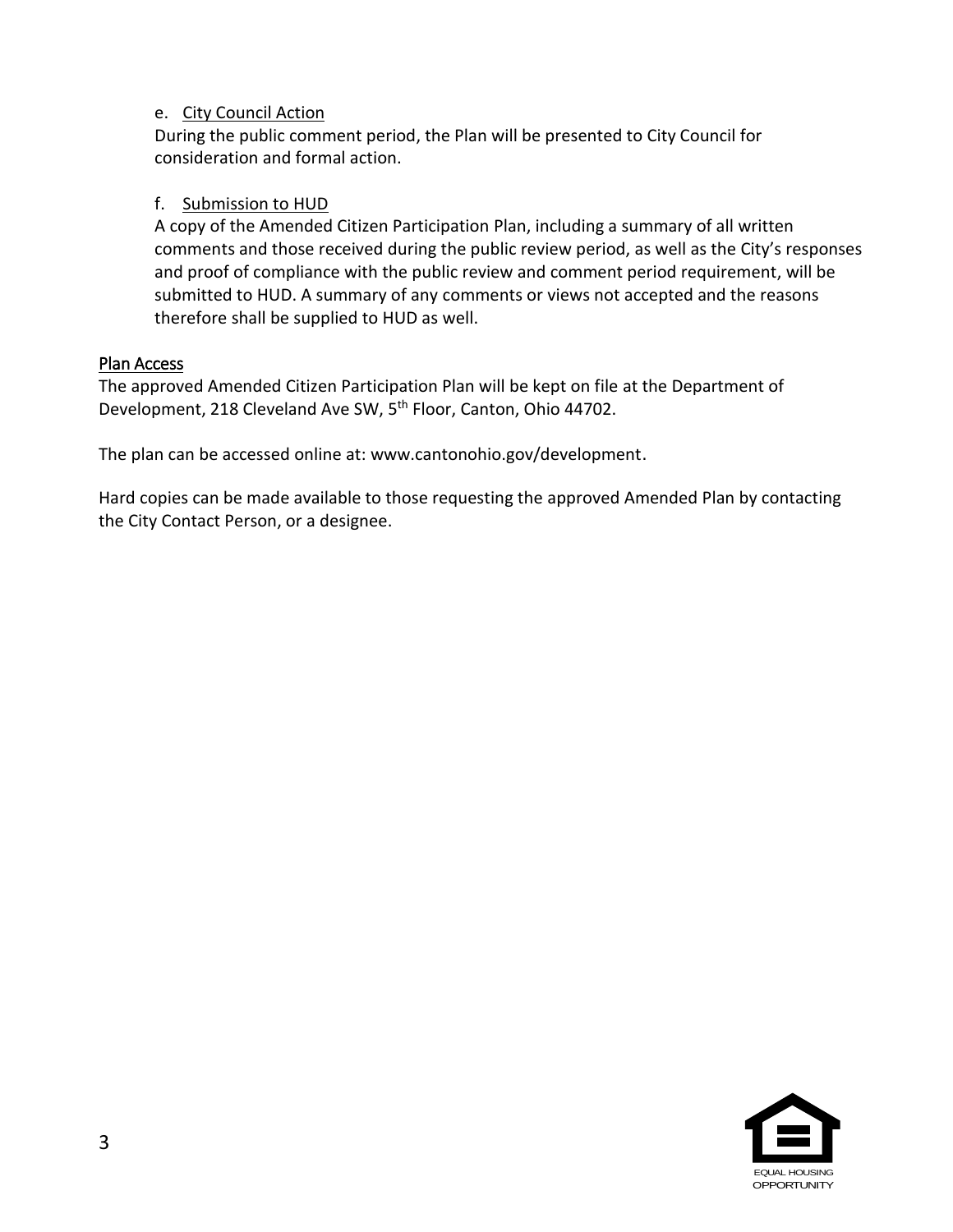# **C. ENCOURAGEMENT OF CITIZEN PARTICIPATION**

## General

The City provides for and encourages citizens to participate in the development, revision, amendment, adoption and implementation of the Citizen Participation Plan, the Consolidated Plan, the Annual Action Plan, and the CAPER. The City encourages participation by low- and moderateincome persons, particularly those living in areas designated as revitalization areas or in slum and blighted areas and in areas where HUD funds are proposed to be used, and by residents of predominantly low- and moderate- income neighborhoods. With respect to the public participation initiatives included in this Plan, the City will take appropriate actions to encourage the participation of all its citizens, including minorities, non-English speaking persons, and persons with disabilities, as described below.

#### Low- and Moderate-Income Persons

Whenever possible, the City will conduct at least one public meeting in a neighborhood that contains at least 51% low- and moderate-income residents, based on current HUD data, during the development of the Consolidated Plan and the Annual Action Plan. In the event of a disaster the City will follow guidance issued by HUD.

#### Non-English Speakers

The City of Canton recognizes the need to undertake reasonable actions to facilitate the participation of persons with limited English proficiency. The City will undertake all reasonable actions necessary to allow such persons to participate in the community development process. Such actions may include the provision of an interpreter and/or the provision of materials in the appropriate language or format for persons with Limited English Proficiency.

#### Persons with Disabilities

To encourage the participation of persons with disabilities, the City will continue to include the following language in all public meeting notices published in the Repository:

> *The City of Canton will make reasonable accommodations and services necessary for sensory-impaired and disabled citizens at the public meeting. Additionally, translation services may be offered upon request and availability. Persons requiring such accommodations/services should contact the City at least five working days in advance of the meeting.*

The City will conduct all in person public meetings in locations that are handicapped-accessible, when available.

Generally, meetings will be held at City Hall, which is centrally located and handicap accessible. City Hall is located in a census tract with a high concentration of both minority persons and low income persons. Additional meetings will be held within or near the target areas, at times affording participation by the most affected residents, as requested.

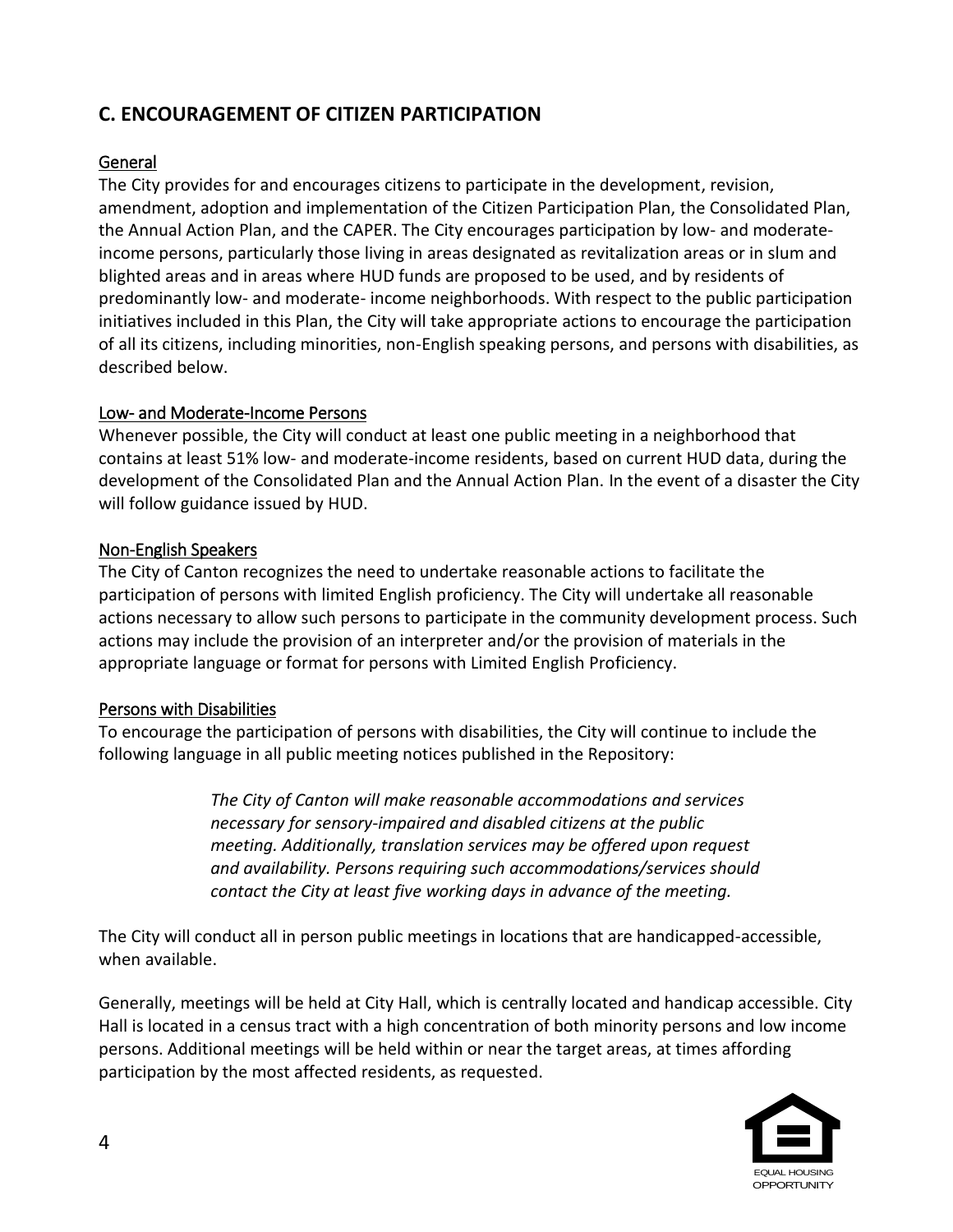## Organizations and Agencies

The City encourages the participation of local and regional institutions, the Continuum of Care, businesses, developers, nonprofit organizations, philanthropic organizations, and community-based and faith-based organizations in the process of developing, revising, amending, adopting and implementing all documents covered by this Plan. This will be achieved through stakeholder interviews, focus groups and/or public meetings.

### Local Public Housing Authority

The City encourages, in consultation with Stark Metropolitan Housing Authority (SMHA), the participation of residents of any public housing developments located within the City, in the process of developing, revising, amending, adopting and implementing the documents covered by this Plan. The City will provide information to the executive director of SMHA about the Consolidated Plan activities related to the public housing developments and communities so that SMHA can make this information available at the annual public hearings required for its Public Housing Authority Agency Plan.

#### Public Notices

To the greatest extent possible, public review/comment periods and public hearings held in the process of developing, revising, amending, adopting and implementing the documents covered by this Plan shall be advertised in the Repository no less than seven days before the public hearing is held. In the event of a disaster the City will follow guidance issued by HUD.

#### Public Hearings

To the greatest extent possible, all public hearings will be scheduled at times and locations that are convenient for potential and actual program beneficiaries, and with accommodation for persons with disabilities and non-English Spanish speakers in accordance with this Plan. In the event of a disaster the City will follow guidance issued by HUD.

#### Technical Assistance

City CDBG/HOME/ESG staff are available to assist organizations and other eligible individuals that are interested in submitting a proposal to obtain funding through the CDBG/HOME/ESG programs. All potential applicants are strongly encouraged to contact the Department of Development for technical assistance before initiating a funding request application.

#### Online Access

The City will post draft copies and final copies of all documents covered by this Plan on its website accessible at www.cantonohio.gov/development.

#### Other Engagement Techniques

The Plan may be amended as the City continues to gain access to technology that improves the avenues of participation by its residents.

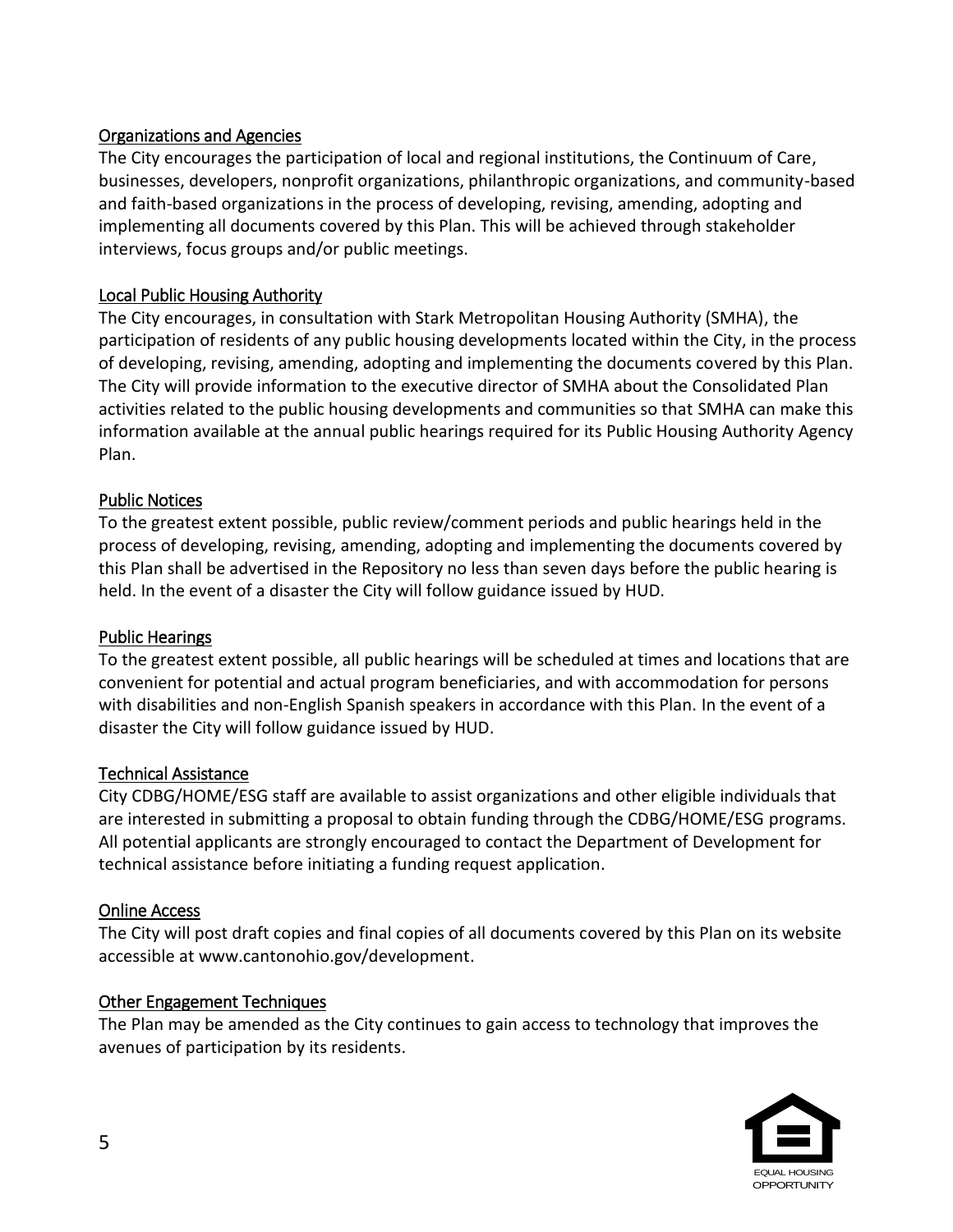## City Contact Person

All communication regarding the Plan, the Consolidated Plan, the Annual Action Plan, the CAPER, comments, complaints, reasonable accommodation for disabled persons, translation services, or other elements shall be directed to: Director of Community Development, 218 Cleveland Ave SW, 5 th Floor, Canton, Ohio 44702; Phone: (330) 489-3344

# **D. THE CONSOLIDATED PLAN (CP)**

## Plan Development

To the greatest extent possible, the City will follow the process and procedures described below in the development of its Consolidated Plan (CP).

#### a. Stakeholder Consultation and Citizen Outreach

In the development of the CP, the City will consult with other public and private agencies including, but not limited to, the following:

- Stark Metropolitan Housing Authority
- Other assisted housing providers
- Social service providers including those focusing on services to minorities, families with children, the elderly, persons with disabilities, persons with HIV/AIDS and their families, homeless persons, and other protected classes
- Community-based and regionally-based organizations that represent protected class members and organizations that enforce fair housing laws
- Regional government agencies involved in metropolitan-wide planning and transportation responsibilities
- Broadband internet service providers and organizations engaged in narrowing the digital divide
- Agencies whose primary responsibilities include the management of flood prone areas, public land or water resources
- Emergency management agencies.

When preparing the portion of the CP concerning lead-based paint hazards, the City shall consult with local or state health and child welfare agencies and examine existing data related to lead-based paint hazards and poisonings, including health department data on the addresses of housing units in which children have been identified as lead-poisoned.

When preparing the description of priority non-housing community development needs, the City will notify adjacent units of local government, to the extent practicable. This shall involve, at a minimum, the City sending a letter to the chief elected official of each adjacent unit of government notifying them of the draft CP and how to access a copy online for review and comment.

A variety of mechanisms may be utilized to solicit input from these persons/service providers/agencies/entities. These include written letters, telephone or in-

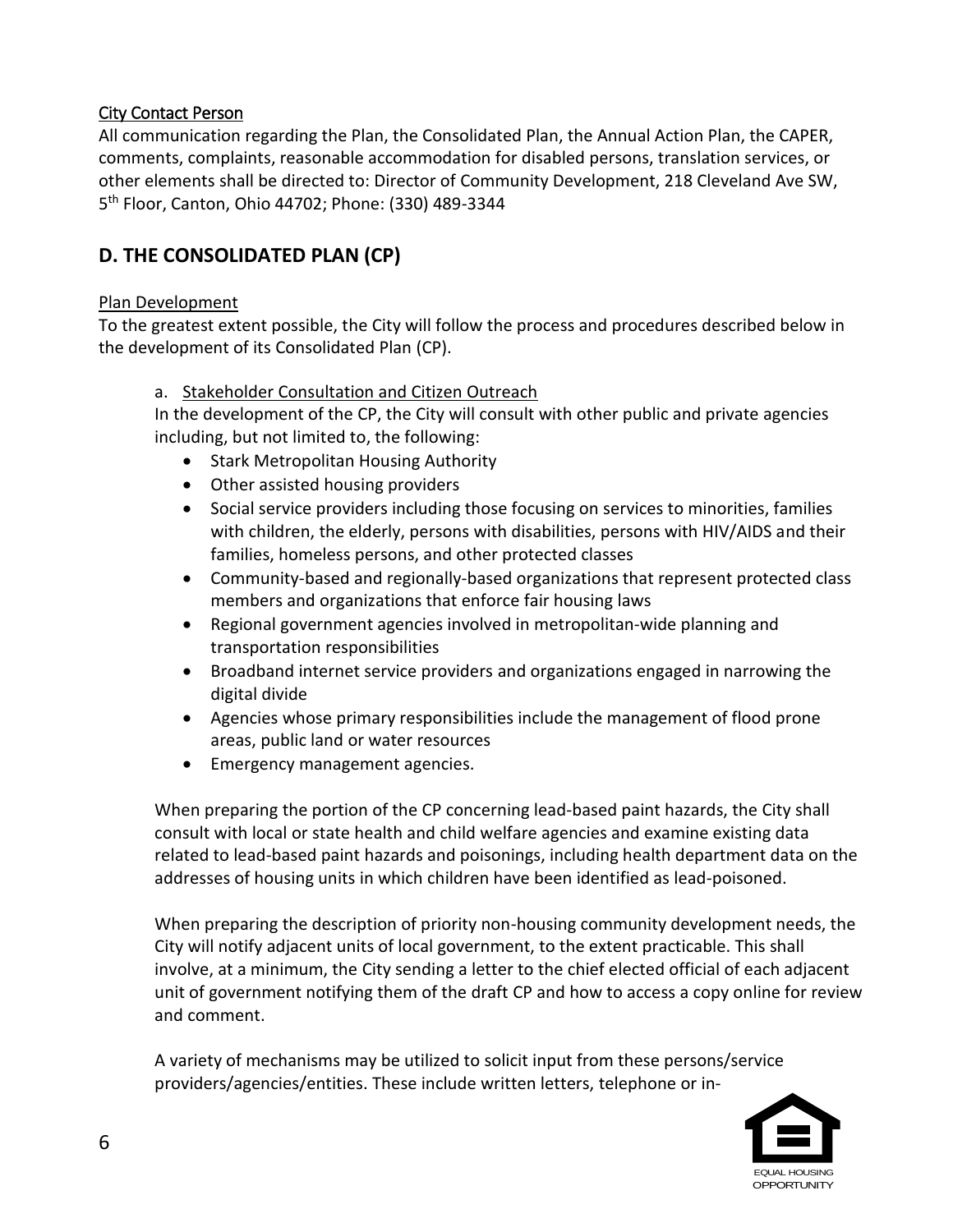person interviews, mail surveys, internet-based feedback and surveys, focus groups, and/or consultation workshops.

## b. Public Hearings

As a standard practice, the City will conduct at least two public hearings in the development of the CP. The first public hearing will be conducted before the draft CP is published for public comment, during which the City will address housing and community development needs, development of proposed activities, the amount of assistance the City expects to receive (including grant funds and program income), the range of activities that may be undertaken, including the estimated amount that will benefit low- and moderate-income residents, and a review of program performance.

The second public hearing will be conducted during or after the 30-day public comment period during which the City will address identified housing and community development needs and proposed eligible activities.

In the event of a disaster the City will follow guidance issued by HUD.

## c. Potential Displacement of Persons

Although the City does not anticipate any residential displacement to occur in the foreseeable future, it is required to describe its plans to minimize the displacement of persons and to assist any persons displaced. When displacement is unavoidable on a temporary or permanent basis, the City will comply with the federal Uniform Relocation Act. Should displacement of residents be necessary as a result of the use of funds covered by this Plan, the City shall compensate residents who are actually displaced in accordance with *HUD Handbook No. 1378, Tenant Assistance, Relocation and Real Property Acquisition*. This resource is accessible online at:

[https://portal.hud.gov/hudportal/HUD?src=/program\\_offices/comm\\_planning/affordableho](https://portal.hud.gov/hudportal/HUD?src=/program_offices/comm_planning/affordablehousing/training/web/relocation/displaced) [using/training/web/relocation/displaced](https://portal.hud.gov/hudportal/HUD?src=/program_offices/comm_planning/affordablehousing/training/web/relocation/displaced)

## d. Public Display and Comment Period

As a standard practice, the draft CP will be placed on display for a period of no less than 30 days to encourage public review and comment. The public notice shall include a brief summary and purpose of the CP; the anticipated amounts of funding (including program income, if any); proposed activities likely to result in displacement, if any; plans for minimizing the displacement of persons as a result of CDBG activities, if any; plans to assist persons actually displaced by the project, if any; the dates of the public display and comment period; the locations where copies of the draft CP can be examined; how comments will be accepted; when the document will be considered for action by City Council; and, the anticipated submission date to HUD. In the event of a disaster the City will follow guidance issued by HUD.

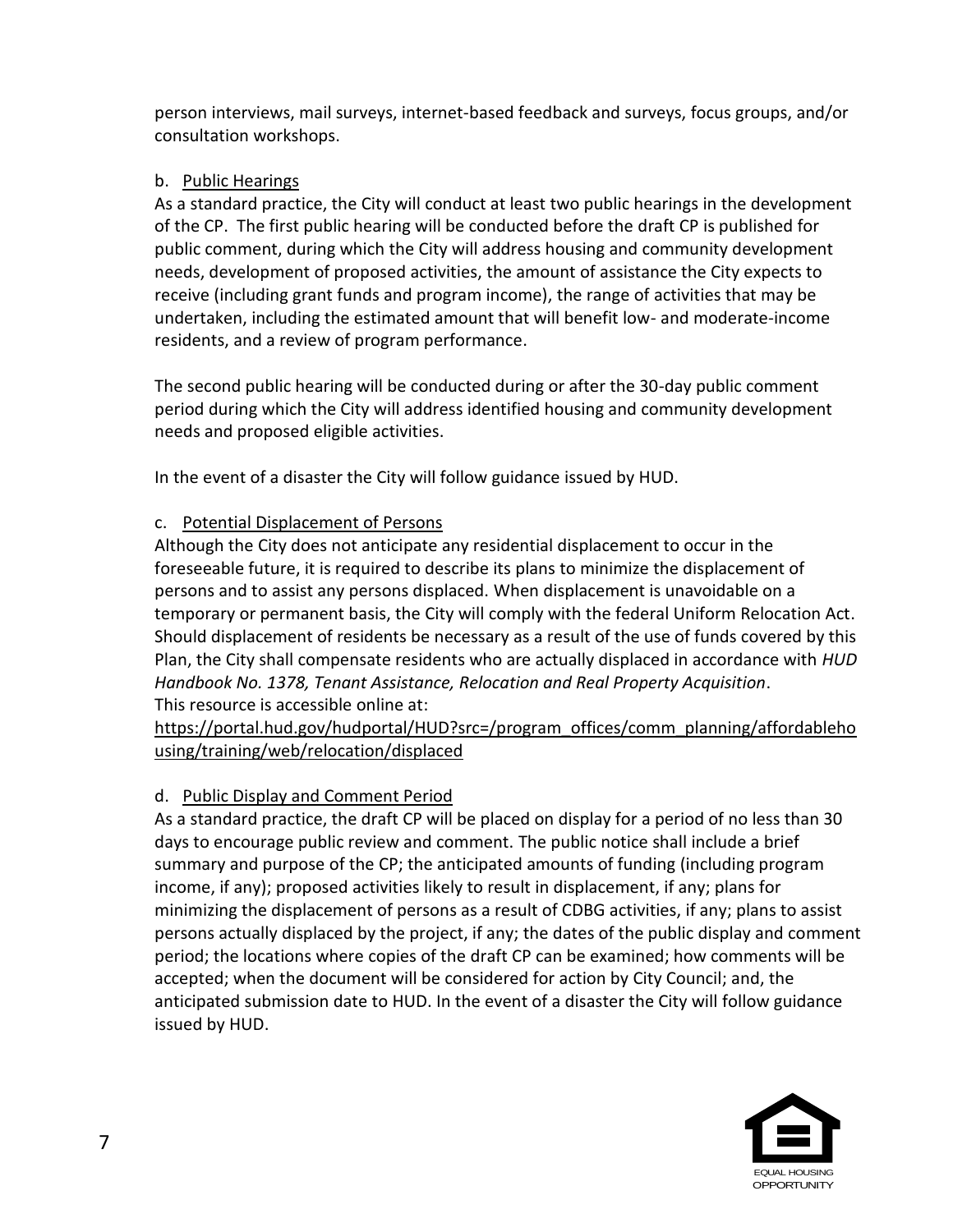Copies of the draft CP will be made available for review at the following locations:

- **•** Department of Development, 218 Cleveland Ave SW,  $5<sup>th</sup>$  Floor, Canton, Ohio, 44702
- City of Canton website: www.cantonohio.gov/development

## e. Comments Received on the Draft Consolidated Plan

Written comments will be accepted by the City Contact Person, or a designee, during the public display and comment period. The City will consider any comments or views of City residents received in writing, or orally at the public hearings, in preparing the final CP. A summary of these comments or views, and a summary of any comments or views not accepted and the reasons why, will be attached to the final CP for submission to HUD.

## b. City Council Action

During the public comment period, the CP will be presented to City Council for consideration and formal action.

## c. Submission to HUD

The CP will be submitted to HUD no less than 45 days before the start of the City's five-year program cycle, unless HUD has issued further guidance.

#### Revisions to the Consolidated Plan

The City shall follow the following procedure to revise its CP, as needed.

#### a. Revision Considerations

There are two types of amendments that may occur with the CP: minor amendments and substantial amendments. An amendment to the approved CP is considered substantial under the following circumstances:

- When an eligible activity is added
- When there is a change in the priorities identified in the CP

All other changes that do not meet the criteria defined above will be considered minor amendments, will be reviewed and approved by the Director of Development and will not be subject to public comments. These changes will be fully documented and signed by the Director of Development.

The City may choose to submit a copy of each amendment to the CP to HUD as it occurs, or at the end of the program year. Letters transmitting copies of amendments will be signed by the Director of Development.

b. Public Display and Comment Period

As a standard practice, the draft Revised CP will be placed on display for a period of no less than 30 days to encourage public review and comment. The public notice shall include a brief summary of the revisions, the dates of the public display and comment period, the locations where copies of the proposed revised CP can be examined, how comments will be accepted, when the document will be

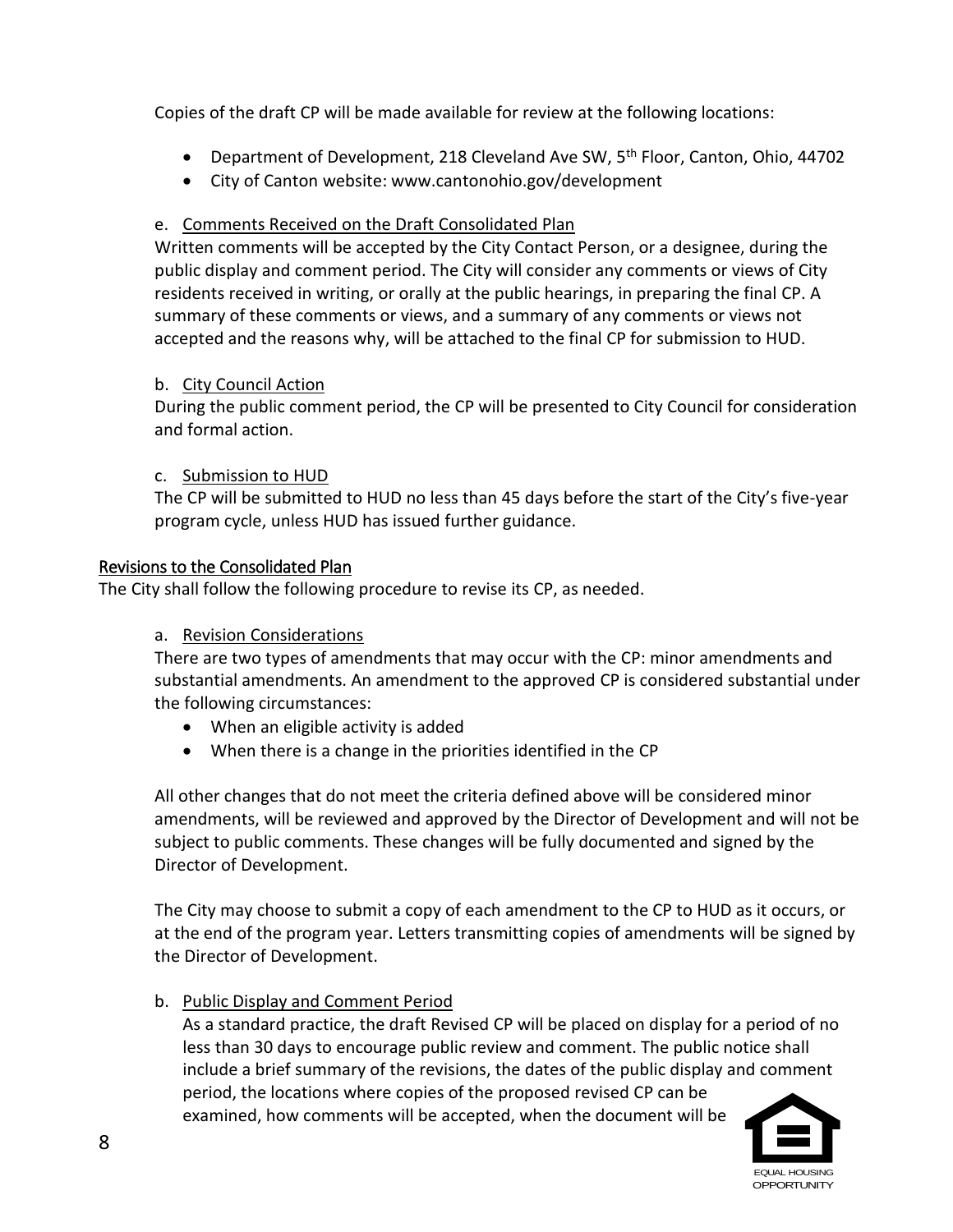considered for action by City Council, and the anticipated submission date to HUD. In the event of a disaster the City will follow guidance issued by HUD. Copies of the draft Revised CP will be made available for review at the following locations:

- Department of Development, 218 Cleveland Ave SW, 5<sup>th</sup> Floor, Canton, Ohio, 44702
- City of Canton website: www.cantonohio.gov/development

## c. Comments Received on the Draft Revised Consolidated Plan

Written comments will be accepted by the City Contact Person, or a designee, during the public display and comment period. The City will consider any comments or views of City residents received in writing, or orally at public hearings, in preparing the final Revised CP. A summary of these comments or views, and a summary of any comments or views not accepted and the reasons why, will be attached to the final Revised CP for submission to HUD.

## d. City Council Action

During the public comment period, the Revised CP will be presented to City Council for consideration and formal action.

#### e. Submission to HUD

To the greatest extent possible, the AAP will be submitted to HUD no less than 45 days before the start of the City's annual program year.

#### In the Event of a Disaster

In the event of a local, state or federally declared disaster where program funds covered by this Plan may be expended to carry out eligible activities to address the City's disaster response, the City's requirements under this Plan will be streamlined to include:

- The public display and comment period to amend the CP shall be in accordance with Guidance released by HUD.
- During the public comment period, the Revised CP will be presented to City Council for consideration and formal action.
- The Revised CP will be submitted to HUD upon City Council approval.

## Plan Access

The Revised CP will be kept on file at the Department of Development, 218 Cleveland Ave SW, 5<sup>th</sup> Floor, Canton, Ohio 44702.

The plan can be accessed online at: www.cantonohio.gov/development

Hard copies can be made available to those requesting the approved Amended CP by contacting the City Contact Person, or a designee.

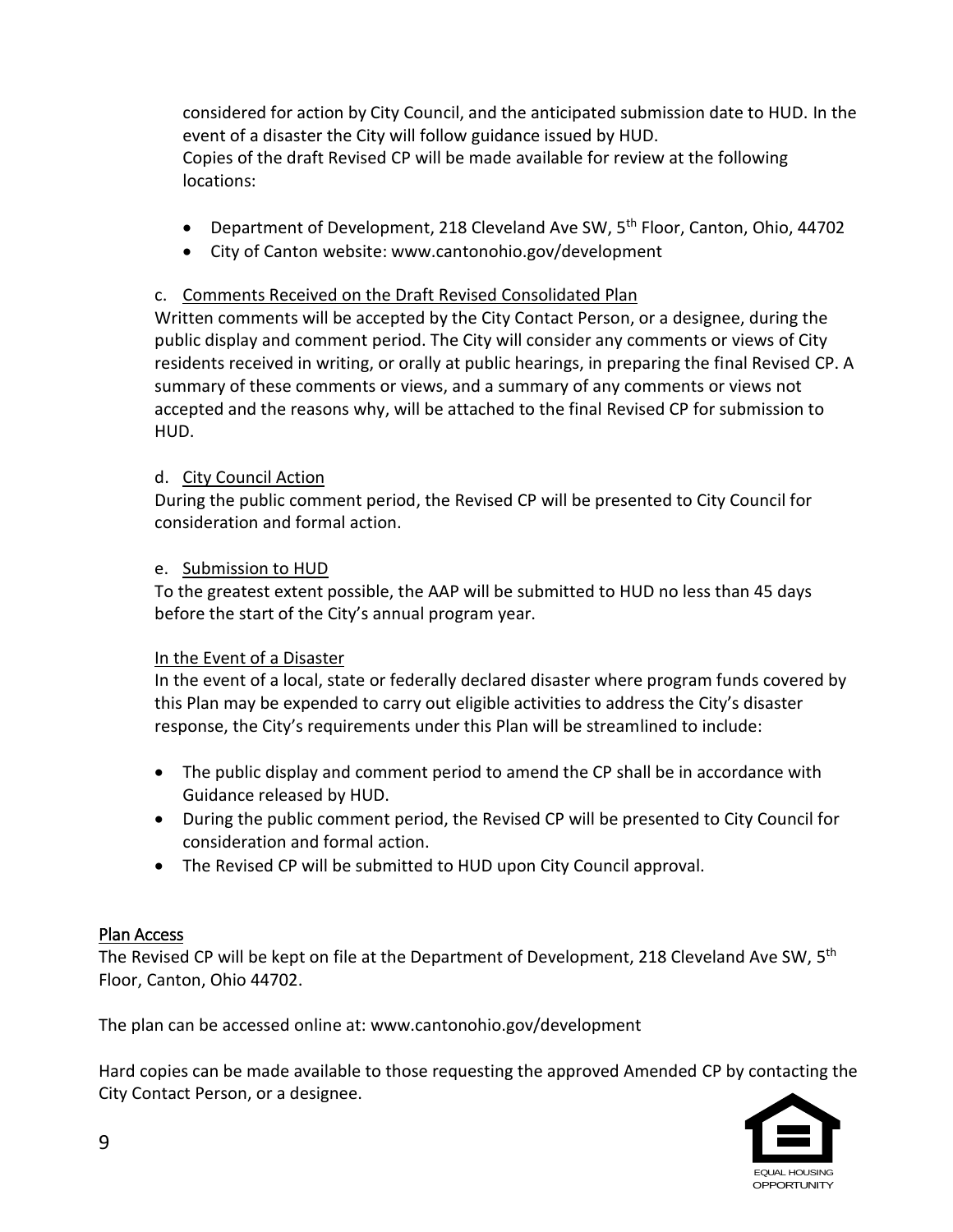# **E. THE ANNUAL ACTION PLAN (AAP)**

The Annual Action Plan (AAP) is a component of the Consolidated Plan, and it describes the City's proposed use of available federal and other resources to address the priority needs and specific objectives in the CP for each program year; the City's method for distributing funds to local nonprofit organizations; and, the geographic areas of the City to which it will direct assistance.

### Plan Development

To the greatest extent possible, the City will follow the process and procedures described below in the development of its AAP.

## a. Public Hearings

As a standard practice, the City will conduct a public hearing during the 30-day public comment period to inform the public of the identified housing and community development needs and proposed eligible activities.

The public hearing conducted for the Year 1 AAP may be conducted concurrently with the required public hearings for the five-year Consolidated Plan.

## b. Public Display and Comment Period

As a standard practice, the draft AAP will be placed on display for a period of no less than 30 days to encourage public review and comment. The public notice shall include a brief summary of the AAP, the anticipated amounts of funding (including program income, if any), the dates of the public display and comment period, the locations where copies of the draft AAP can be examined, how comments will be accepted, when the document will be considered for action by City Council, and the anticipated submission date to HUD. Copies of the draft AAP will be made available for review at the following locations:

- Department of Development, 218 Cleveland Ave SW, 5<sup>th</sup> Floor, Canton, Ohio, 44702
- City of Canton website: www.cantonohio.gov/development

## c. Comments Received on the Draft Annual Action Plan

Written comments will be accepted by the City Contact Person, or a designee, during the public display and comment period. The City will consider any comments or views of City residents received in writing, or orally at the public hearings, in preparing the final AAP. A summary of these comments or views, and a summary of any comments or views not accepted and the reasons why, will be attached to the final AAP for submission to HUD.

## d. City Council Action

During the public comment period, the AAP will be presented to City Council for consideration and formal action.

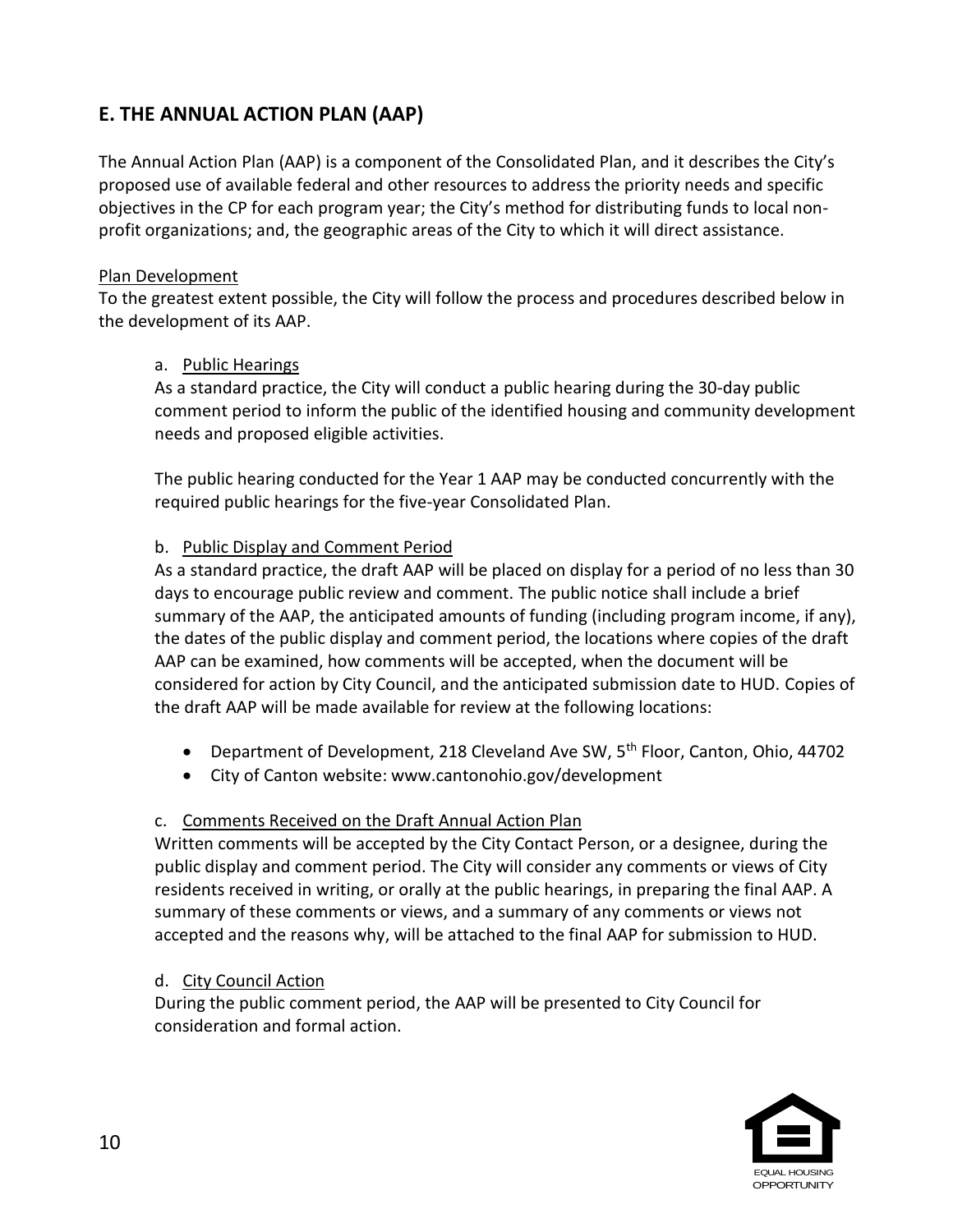## e. Submission to HUD

As a standard practice, the AAP will be submitted to HUD no less than 45 days before the start of the City's annual program year. In the event of a disaster the City will follow guidance issued by HUD.

### Revisions to the Annual Action Plan

As a standard practice, the City shall follow the following procedures to revise its AAP, as needed.

#### a. Revision Considerations

There are two types of amendment that may occur with the AAP: minor amendments and substantial amendments. An amendment to the approved AAP is considered substantial under the following circumstances:

- When an eligible project is added or deleted
- When a 50 percent change in a project budget occurs

All other changes to funding allocations or approved eligible projects that do not meet the criteria defined above will be considered minor amendments, will be reviewed and approved by the Director of Development and will not be subject to public comments. These changes will be fully documented and signed by the Director of Development.

The City may choose to submit a copy of each amendment to the AAP to HUD as it occurs, or at the end of the program year. Letters transmitting copies of amendments will be signed by the Director of Development.

#### b. Public Display and Comment Period

As a standard practice, the draft Revised AAP will be placed on display for a period of no less than 30 days to encourage public review and comment. The public notice shall include a brief summary of the revisions, the dates of the public display and comment period, the locations where copies of the draft AAP can be examined, how comments will be accepted, when the document will be considered for action by City Council, and the anticipated submission date to HUD. Copies of the draft Revised AAP will be made available for review at the following locations:

- Department of Development, 218 Cleveland Ave SW, 5<sup>th</sup> Floor, Canton, Ohio, 44702
- City of Canton website: www.cantonohio.gov/development

## c. Comments Received on the Draft Revised Annual Action Plan

Written comments will be accepted by the City Contact Person, or a designee, during the public display and comment period. The City will consider any comments or views of City residents received in writing, or orally at public hearings, in preparing the final Revised AAP. A summary of these comments or views, and a summary of any comments or views not accepted and the reasons why, will be attached to the final Revised AAP for submission to HUD.

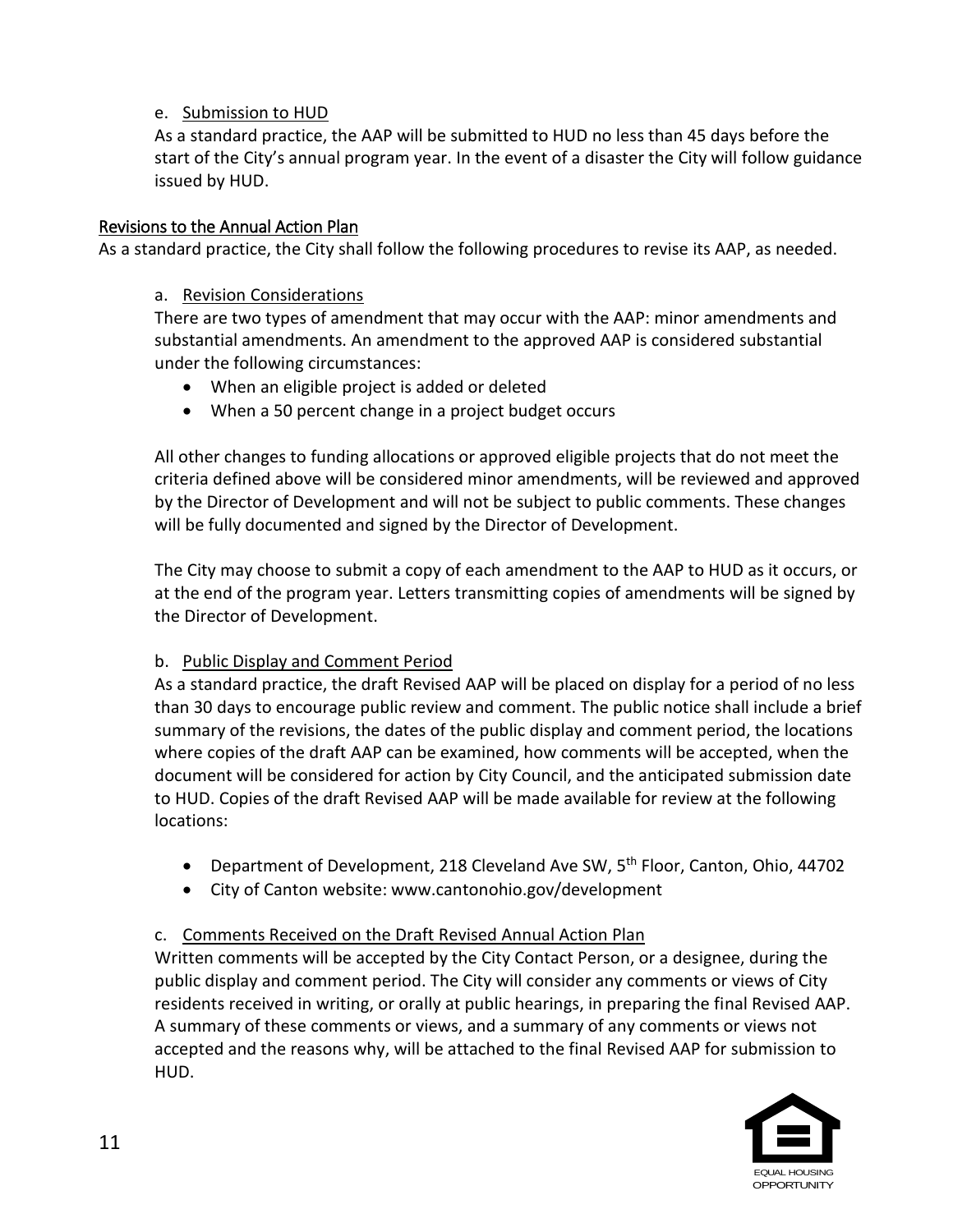#### d. City Council Action

During the public comment period, the Revised AAP will be presented to City Council for consideration and formal action.

## e. Submission to HUD

The Revised AAP will be submitted to HUD following the end of the public display and comment period.

### In the Event of a Disaster

In the event of a local, state or federally declared disaster where program funds covered by this Plan may be expended to carry out eligible activities to address the City's disaster response, the City's requirements under this Plan will be streamlined to include:

- The public display and comment period to amend the AAP shall be in accordance with Guidance released by HUD.
- During the public comment period, the Revised AAP will be presented to City Council for consideration and formal action.
- The Revised AAP will be submitted to HUD upon City Council approval.

## Plan Access

The Revised AAP will be kept on file at the Department of Development, 218 Cleveland Ave SW, 5<sup>th</sup> Floor, Canton, Ohio 44702.

The plan can be accessed online at www.cantonohio.gov/development.

Hard copies can be made available to those requesting the approved Amended Plan by contacting the City Contact Person, or a designee.

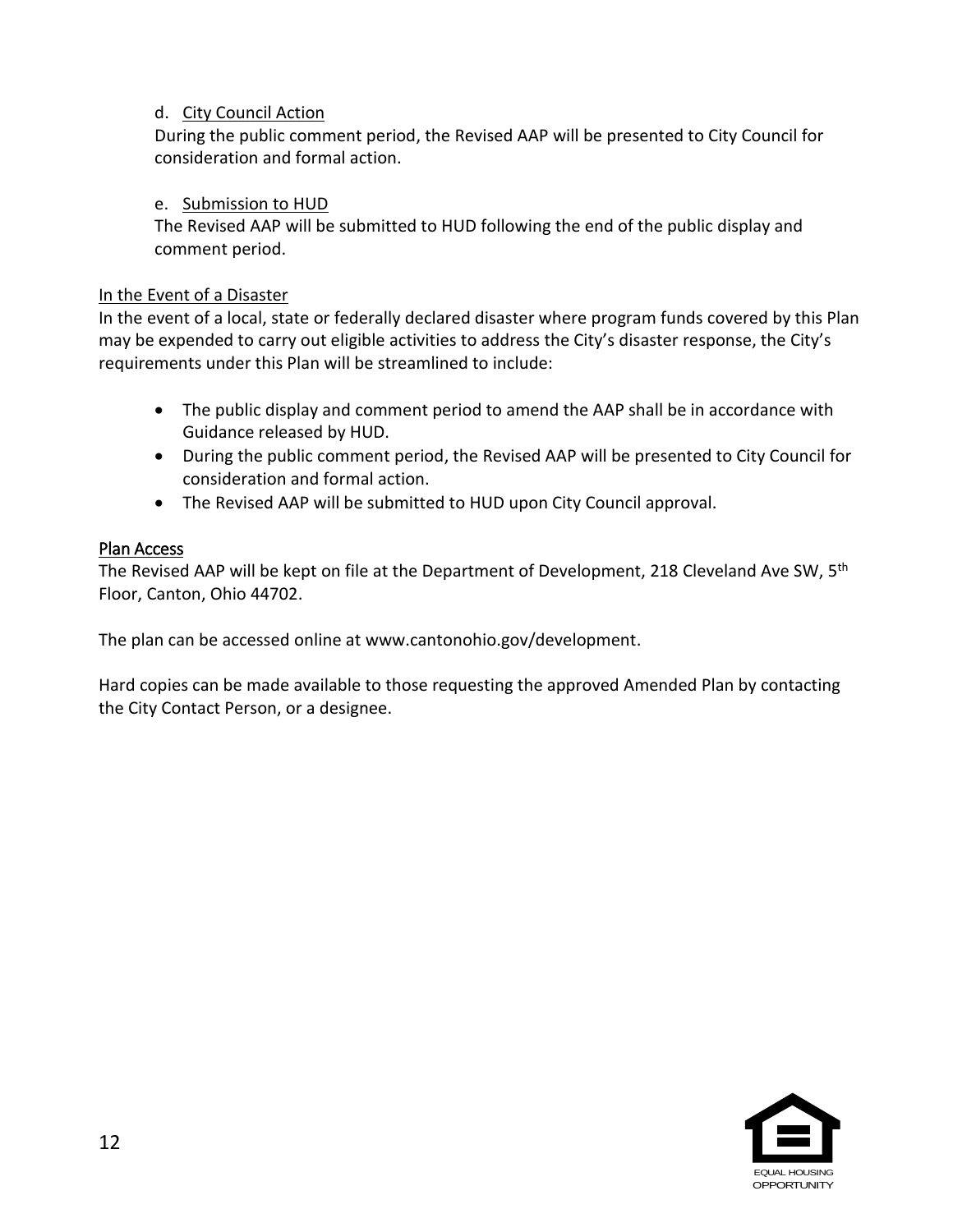# **F. CONSOLIDATED ANNUAL PERFORMANCE AND EVALUATION REPORT (CAPER)**

### Report Development

As a standard practice, the City shall follow the following procedure in the drafting and adoption of its Consolidated Annual Performance and Evaluation Report (CAPER).

## a. Report Considerations

The Department of Development will evaluate and report the accomplishments and expenditures of the previous program year for CDBG, HOME and ESG funds and draft the CAPER in accordance with HUD requirements.

## b. Public Display and Comment Period

As a standard practice, the draft CAPER will be placed on display for a period of no less than 15 days to encourage public review and comment. Public notice of the display and comment period will be published in the Repository before the comment period begins with accommodation for persons with disabilities and non-English Spanish speakers in accordance with this Plan. The public notice shall include a brief summary and purpose of the CAPER, a summary of program expenditures, a summary of program performance, the dates of the public display and comment period, the locations where copies of the draft CAPER can be examined, how comments will be accepted, and the anticipated submission date to HUD. Copies of the draft CAPER will be made available for review at the following locations:

- Department of Development, 218 Cleveland Ave SW, 5<sup>th</sup> Floor, Canton, Ohio, 44702
- City of Canton website: www.cantonohio.gov/development

#### c. Comments Received on the Draft CAPER

Written comments will be accepted by the City Contact Person, or a designee, during the public display and comment period. The City will consider any comments or views of City residents received in writing in preparing the final CAPER. A summary of these comments or views, and a summary of any comments or views not accepted and the reasons why, will be attached to the final CAPER for submission to HUD.

#### d. Submission to HUD

As a standard practice, the CAPER will be submitted to HUD within 90 days following the end of the City's annual program year.

In the event of a disaster the City will follow guidance issued by HUD.

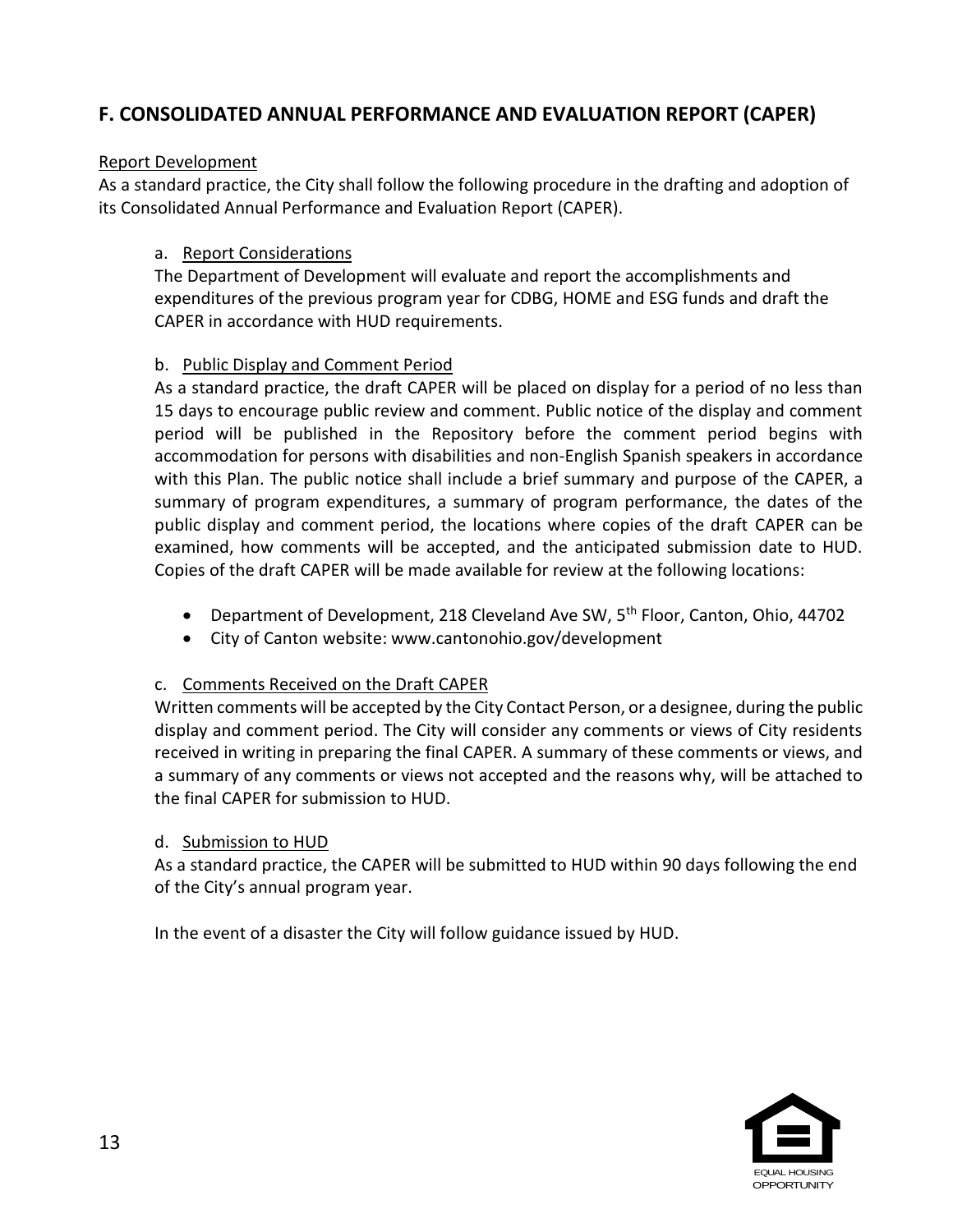# **G. SECTION 108 LOAN GUARANTEE PROGRAM**

## Development of Section 108 Loan Guarantee Application

Applications for assistance filed by the City for Section 108 Loan Guarantee assistance authorized under HUD regulation 24 CFR Part 570, Subpart M, are subject to all provisions set forth within this Plan. Such applications for Section 108 assistance may be included as part of the Consolidated Planning process or may be undertaken separately anytime during the City's program year.

Before the City submits an application for Section 108 loan guarantee assistance, the City will make available to citizens, public agencies and other interested parties information that includes the amount of assistance the City expects to be made available (including program income), the range of activities that may be undertaken, the estimated amount that will benefit persons of low- and moderate-income, and any activities likely to result in displacement.

## Public Display and Comment Period

As a standard practice, the City will publish its proposed Section 108 loan application for review and comment. The public notice shall include a summary describing the contents and purpose of the application and listing the locations where the entire application may be examined. An application for Section 108 Loan Guarantee funding shall be made available for public review for a 30-day period prior to consideration and submission to HUD and may be done concurrently with the public review and comment process for the Consolidated Plan.

Copies of the proposed Section 108 loan application will be made available for review at the following locations:

- Department of Development, 218 Cleveland Ave SW, 5<sup>th</sup> Floor, Canton, Ohio, 44702
- City of Canton website: www.cantonohio.gov/development

## Comments Received on the Proposed Section 108 Application

Written comments will be accepted by the Contact Person, or a designee, during the public display and comment period. The City will consider any comments or views of City residents received in writing in preparing the final application. A summary of these comments or views, and a summary of any comments or views not accepted and the reasons why, will be attached to the final application for submission to HUD.

#### Submission to HUD

The Section 108 Loan Application will be submitted to HUD.

In the event of a disaster the City will follow guidance issued by HUD.